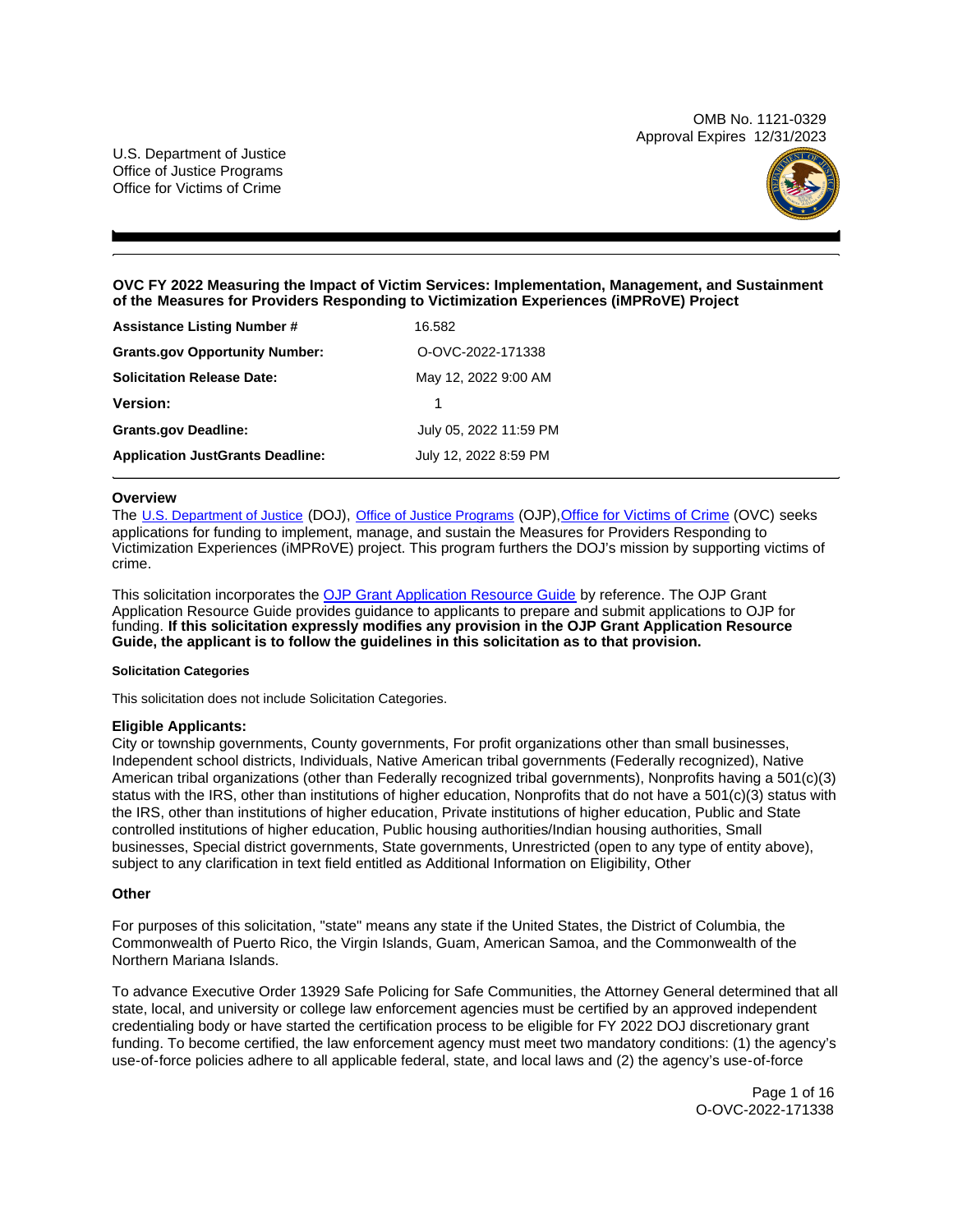<span id="page-1-0"></span>policies prohibit chokeholds except in situations where use of deadly force is allowed by law. The certification requirement also applies to law enforcement agencies receiving DOJ discretionary grant funding through a subaward. For detailed information on this certification requirement, please visit [https://cops.usdoj.gov/SafePolicingEO](https://cops.usdoj.gov/SafePolicingEO%20) to access the Standards for Certification on Safe Policing for Safe Communities, the Implementation Fact Sheet, and the List of Designated Independent Credentialing Bodies.

All recipients and subrecipients (including any for-profit organization) must forgo any profit or management fee.

OVC will consider applications under which two or more entities would carry out the federal award; however, only one entity may be the applicant. Any others must be proposed as subrecipients (subgrantees). For additional information on subawards, see the [OJP Grant Application Resource Guide.](https://www.ojp.gov/funding/Apply/Resources/Grant-App-Resource-Guide.htm)

# **Contact Information**

For technical assistance with submitting the Application for Federal Assistance standard form (SF)-424 and a Disclosure of Lobbying Activities form (SF-LLL) in [Grants.gov](https://Grants.gov), contact the [Grants.gov](https://Grants.gov) Customer Support Hotline at 800-518-4726, 606-545-5035, [Grants.gov Customer Support,](https://www.grants.gov/web/grants/support.html) or [support@grants.gov.](mailto:support@grants.gov) The [Grants.gov](https://Grants.gov) Support Hotline operates 24 hours a day, 7 days a week, except on federal holidays.

For technical assistance with submitting the full application in DOJ's Justice Grants System (JustGrants), contact the JustGrants Service Desk at 833-872-5175 or [JustGrants.Support@usdoj.gov.](mailto:JustGrants.Support@usdoj.gov) The JustGrants Service Desk operates 5 a.m. to 9 p.m. eastern time Monday-Friday and 9 a.m. to 5 p.m. Saturday, Sunday, and Federal holidays.

For assistance with any other requirements of this solicitation, contact the OJP Response Center by telephone at 800-851-3420 or TTY: 301-240-6310 (hearing impaired only), or by email at [grants@ncjrs.gov.](mailto:grants@ncjrs.gov) The OJP Response Center hours of operation are 10:00 a.m. to 6:00 p.m., eastern time Monday–Friday, and 10:00 a.m. to 8:00 p.m. on the solicitation closing date.

# **Submission Information**

Applications will be submitted to DOJ in two steps:

**Step 1:** The applicant must submit by the [Grants.gov](https://Grants.gov) deadline the required Application for Federal Assistance standard form (SF)-424 and a Disclosure of Lobbying Activities (SF-LLL) form when they register in [Grants.gov](https://Grants.gov) at [https://www.grants.gov/web/grants/register.html.](https://www.grants.gov/web/grants/register.html) To register in [Grants.gov](https://Grants.gov), the applicant will need to ensure that its System for Award Management (SAM) registration is current.

**Step 2:** The applicant must then submit the **full application,** including attachments, in JustGrants at [JustGrants.usdoj.gov.](https://justicegrants.usdoj.gov/) To be considered timely, the full application must be submitted in JustGrants by the JustGrants application deadline. [OJP](https://www.ojp.gov/funding/apply/ojp-grant-application-resource-guide#apply) encourages applicants to review the "How to Apply" section in the OJP [Grant Application Resource Guide](https://www.ojp.gov/funding/apply/ojp-grant-application-resource-guide#apply) and the [JustGrants website](https://justicegrants.usdoj.gov/news) for more information, resources, and training.

Pre-Application Webinar

OVC will conduct one pre-application webinar during which OVC staff will review the solicitation requirements and conduct a question and answer session with interested potential applicants. Participation is optional. When the webinar has been scheduled, the details and registration information will be available at [https://ovc.ojp.gov/funding/funding-webinars.](https://ovc.ojp.gov/funding/funding-webinars)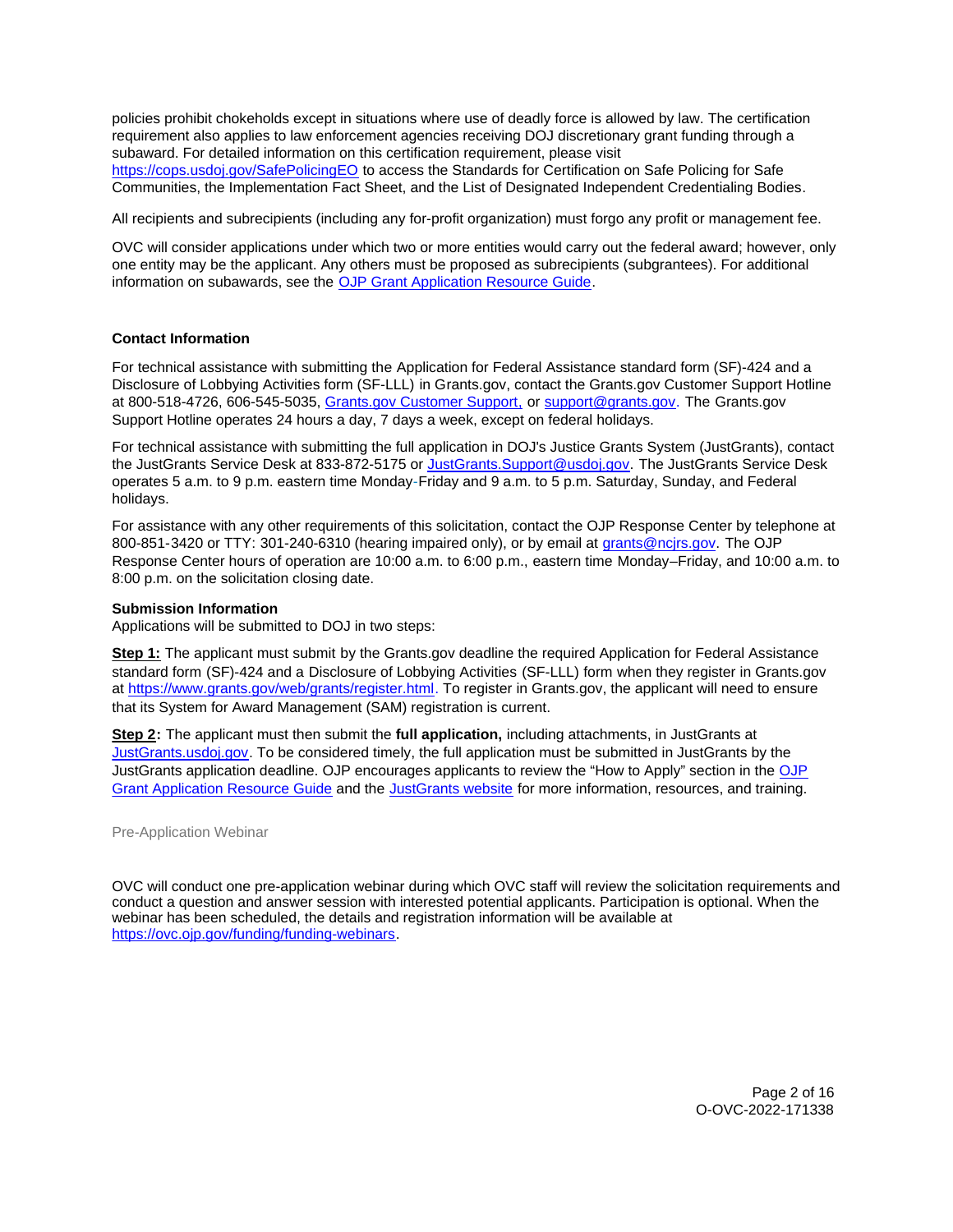# **Contents**

| Contact Information                                                                     | 2                |
|-----------------------------------------------------------------------------------------|------------------|
| <b>Program Description</b>                                                              | $\sqrt{5}$       |
| Overview                                                                                | $\sqrt{5}$       |
| <b>Statutory Authority</b>                                                              | $\mathbf 5$      |
| Specific Information                                                                    | $\mathbf 5$      |
| Goals, Objectives, Deliverables, and Timeline                                           | $\mathbf 5$      |
| Evidence-Based Programs or Practices                                                    | $\,6$            |
| Information Regarding Potential Evaluation of Programs and Activities                   | 6                |
| <b>Federal Award Information</b>                                                        | 6                |
| Awards, Amounts and Durations                                                           | 6                |
| <b>Continuation Funding Intent</b>                                                      | $\overline{7}$   |
| Availability of Funds                                                                   | $\overline{7}$   |
| <b>Types of Awards</b>                                                                  | $\overline{7}$   |
| Financial Management and System of Internal Controls                                    | $\overline{7}$   |
| Cost Sharing or Matching Requirement                                                    | $\overline{7}$   |
| Pre-agreement Costs (also known as Pre-award Costs)                                     | $\overline{7}$   |
| Limitation on Use of Award Funds for Employee Compensation: Waiver                      | $\overline{7}$   |
| Prior Approval, Planning, and Reporting of Conference/Meeting/Training Costs            | $\overline{7}$   |
| Costs Associated with Language Assistance (if applicable)                               | $\overline{7}$   |
| <b>Eligibility Information</b>                                                          | $\overline{7}$   |
| Application and Submission Information                                                  | 8                |
| Information to Complete the Application for Federal Assistance (SF-424)                 | 8                |
| Standard Applicant Information (JustGrants 424 and General Agency Information)          | 8                |
| Proposal Abstract                                                                       | 8                |
| <b>Proposal Narrative</b>                                                               | 8                |
| Goals, Objectives, Deliverables, and Timeline                                           | $\boldsymbol{9}$ |
| <b>Budget and Associated Documentation</b>                                              | $\boldsymbol{9}$ |
| Budget Worksheet and Budget Narrative (Web-based Form)                                  | 9                |
| Indirect Cost Rate Agreement (if applicable)                                            | 9                |
| Financial Management Questionnaire (including applicant disclosure of high-risk status) | 10               |
| Disclosure of Process Related to Executive Compensation                                 | 10               |
| <b>Additional Application Components</b>                                                | 10               |
| <b>Tribal Authorizing Resolution</b>                                                    | 10               |
| Research and Evaluation Independence and Integrity Statement                            | 10               |
| <b>Disclosures and Assurances</b>                                                       | 10               |
| Disclosure of Lobbying Activities                                                       | 10               |
| DOJ Certified Standard Assurances                                                       | 10               |
| Applicant Disclosure of Duplication in Cost Items                                       | 10               |
| DOJ Certifications Regarding Lobbying; Debarment, Suspension and Other Responsibility   |                  |
| Matters; and Drug-Free Workplace Requirements                                           | 10               |
| Applicant Disclosure and Justification - DOJ High Risk Grantees (if applicable)         | 10               |
| How to Apply                                                                            | 11               |
| Submission Dates and Time                                                               | 11               |
| Application Review Information                                                          | 12               |
| <b>Review Criteria</b>                                                                  | 12 <sub>2</sub>  |
| <b>Review Process</b>                                                                   | 12               |
| <b>Federal Award Administration Information</b>                                         | 13               |
|                                                                                         |                  |

Page 3 of 16 O-OVC-2022-171338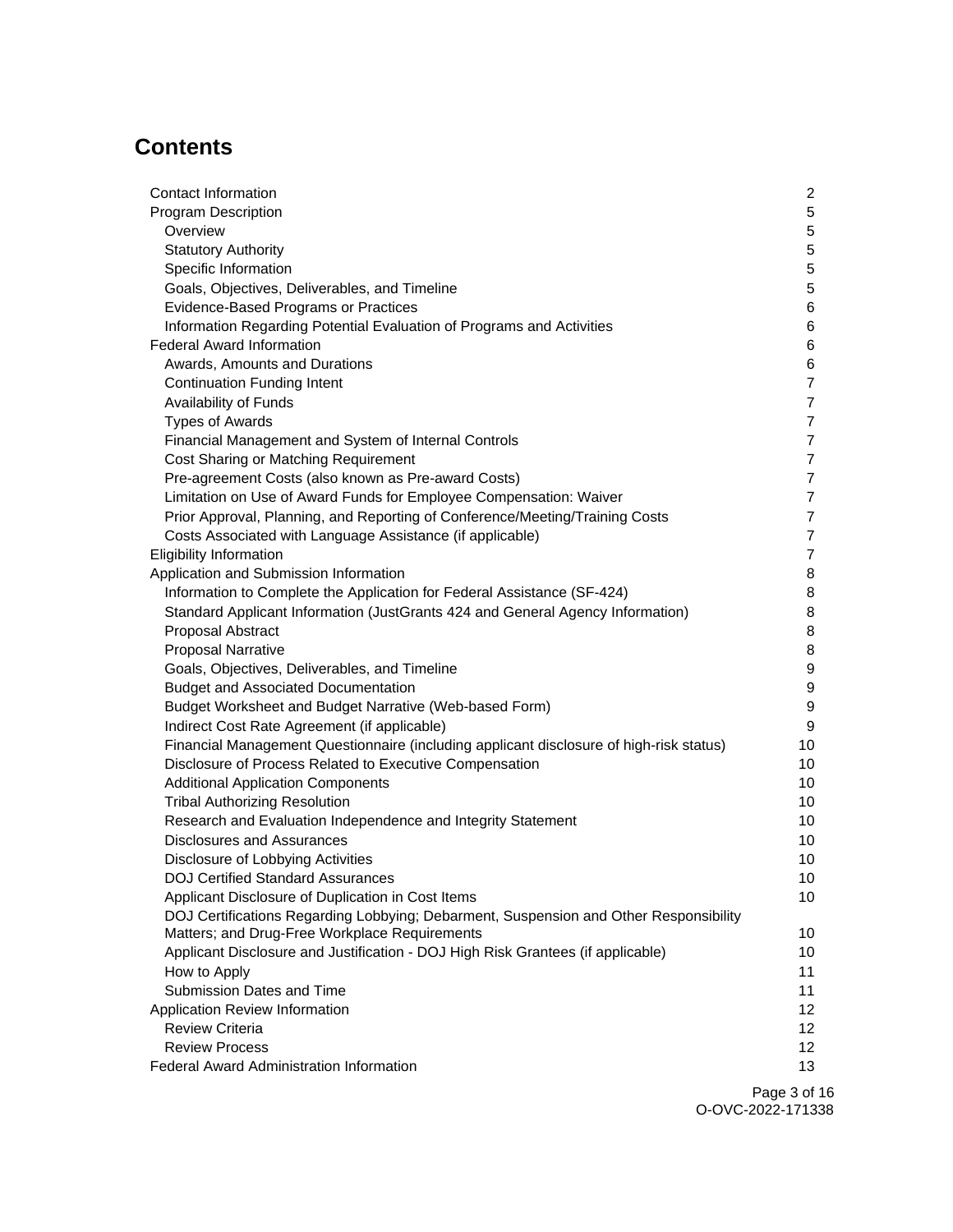| <b>Federal Award Notices</b>                                            |    |
|-------------------------------------------------------------------------|----|
| Administrative, National Policy, and Other Legal Requirements           | 13 |
| Information Technology (IT) Security Clauses                            | 13 |
| General Information about Post-Federal Award Reporting Requirements     | 13 |
| Federal Awarding Agency Contact(s)                                      | 13 |
| Other Information                                                       | 13 |
| Freedom of Information and Privacy Act (5 U.S.C. 552 and 5 U.S.C. 552a) | 13 |
| Provide Feedback to OJP                                                 | 13 |
| Performance Measures                                                    | 14 |
| <b>Application Checklist</b>                                            | 14 |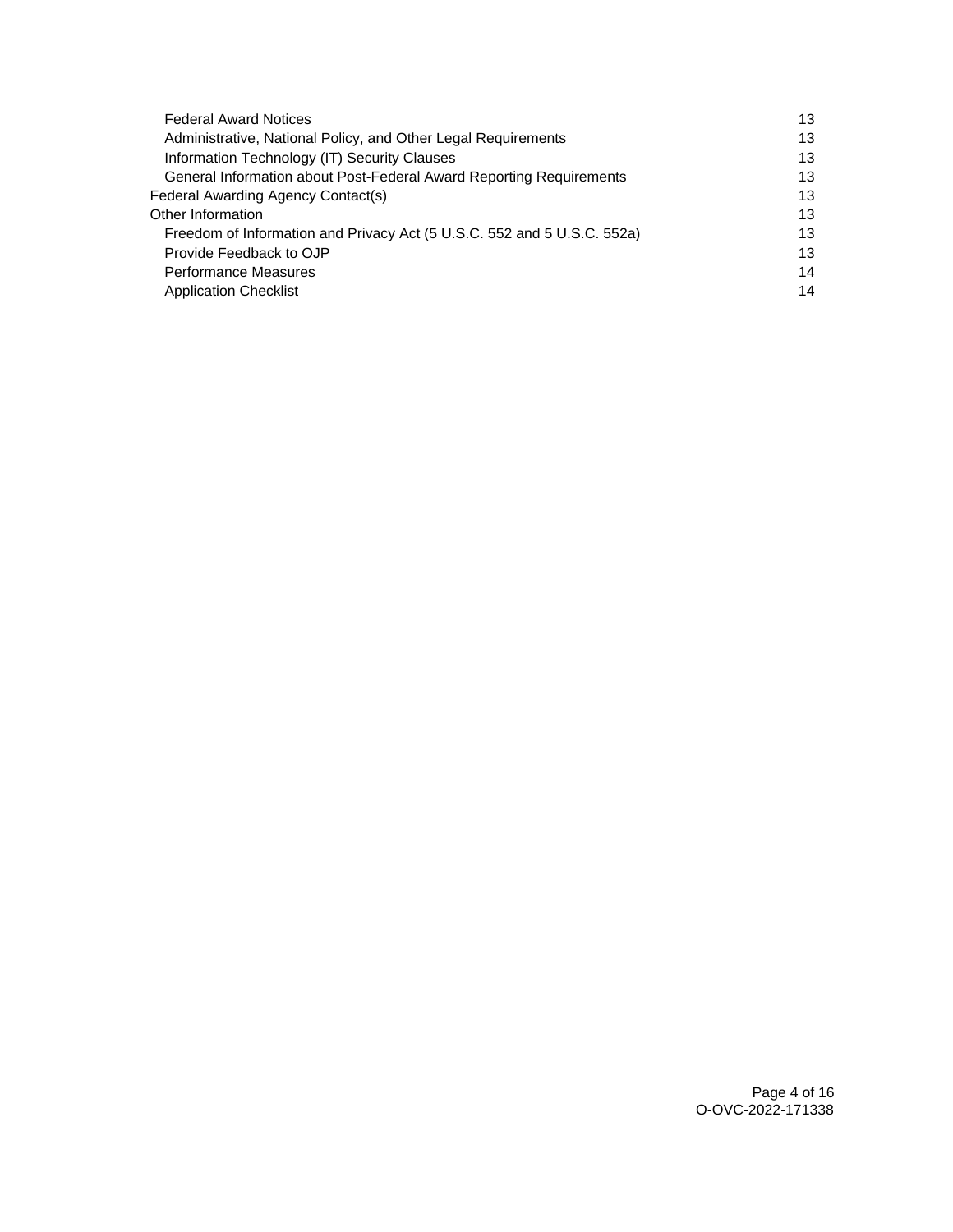# <span id="page-4-0"></span>**Program Description**

### **Overview**

OJP is committed to advancing work that promotes civil rights and racial equity, increases access to justice, supports crime victims and individuals impacted by the justice system, strengthens community safety and protects the public from crime and evolving threats and builds trust between law enforcement and the community.

The Office for Victims of Crime (OVC) is committed to enhancing the Nation's capacity to assist crime victims and provide leadership in changing attitudes, policies, and practices to promote justice and healing for all victims of crime. This solicitation seeks to fund one entity to implement, manage, and sustain the Measures for Providers Responding to Victimization Experiences (iMPRoVE) project for victim service providers. The iMPRoVE project provides an assessment survey tool for victim service providers to measure outcomes and assess the effectiveness and quality of services provided to their clients. OVC is working to help drive the victim service field from a focus on effort to a focus on results and effectiveness by creating a standardized approach to measuring the outcomes and quality of services across the field.

### **Statutory Authority**

34 U.S.C. § 20103(c)(1)(A)

### **Specific Information**

 necessary. The iMPRoVE tool uses best practices in survey research and accounts for the fact that different OVC regularly collects performance measurement data on outputs from all grant-funded activity. In 2019, the National Institute of Justice (NIJ), in partnership with OVC and the Office on Violence Against Women (OVW), funded the "Measuring the Impact of Victim Services: Instrument Development" solicitation, which resulted in the development of an outcome assessment survey known as the Measures for Providers Responding to Victimization Experiences (iMPRoVE) tool. Outcome and satisfaction surveys, in combination with activity output data, are essential tools for beginning to assess the effectiveness and quality of services; for justifying funding allocations and demonstrating responsible stewardship of funds; and for advocating for additional resources as types of service providers have different intended outcomes for their services. This extensively tested and validated instrument with a user-friendly software platform enables service providers to readily collect and analyze outcome and satisfaction measures. It provides victim service providers with a systematic way of listening to the clients' voices to ensure their needs are being met to the greatest extent possible and it allows providers to quantify the extent to which their services meaningfully affect victims' lives.

This solicitation will support one recipient to implement, manage, and sustain the iMPRoVE project. The selected recipient will create an outreach plan to spread awareness of the iMPRoVE tool and its utility for measuring client outcomes to victim service providers around the country. Once victim service providers decide to participate, the recipient will train participants on how to use the iMPRoVE tool and its data collection platform. After training, victim service providers will distribute the tool to those clients who choose to use it. The recipient will work with OVC to identify the appropriate data storage access point, collect data from the victim service providers, and run analyses on survey responses provided by the victim service providers.

Sustainment is important for establishing trends over time and determining the impact of any programmatic changes put into place by the victim service provider. For this project, sustainment will include education and technical assistance by the recipient to support participating service providers, as well as data analysis products to cultivate long-term engagement and data collection. Sustainment will also include outreach to new victim service providers to increase reach of the iMPRoVE tool's distribution to all willing and available providers.

### **Goals, Objectives, Deliverables, and Timeline**

# **Goals**

The goal of this solicitation is for the award recipient to implement, manage, and sustain the Measures for Providers Responding to Victimization Experiences (iMPRoVE) project for victim service providers. The iMPRoVE project provides an assessment survey tool for victim service providers to measure outcomes and assess the effectiveness and quality of services provided to their clients.

# **Objectives**

Page 5 of 16 O-OVC-2022-171338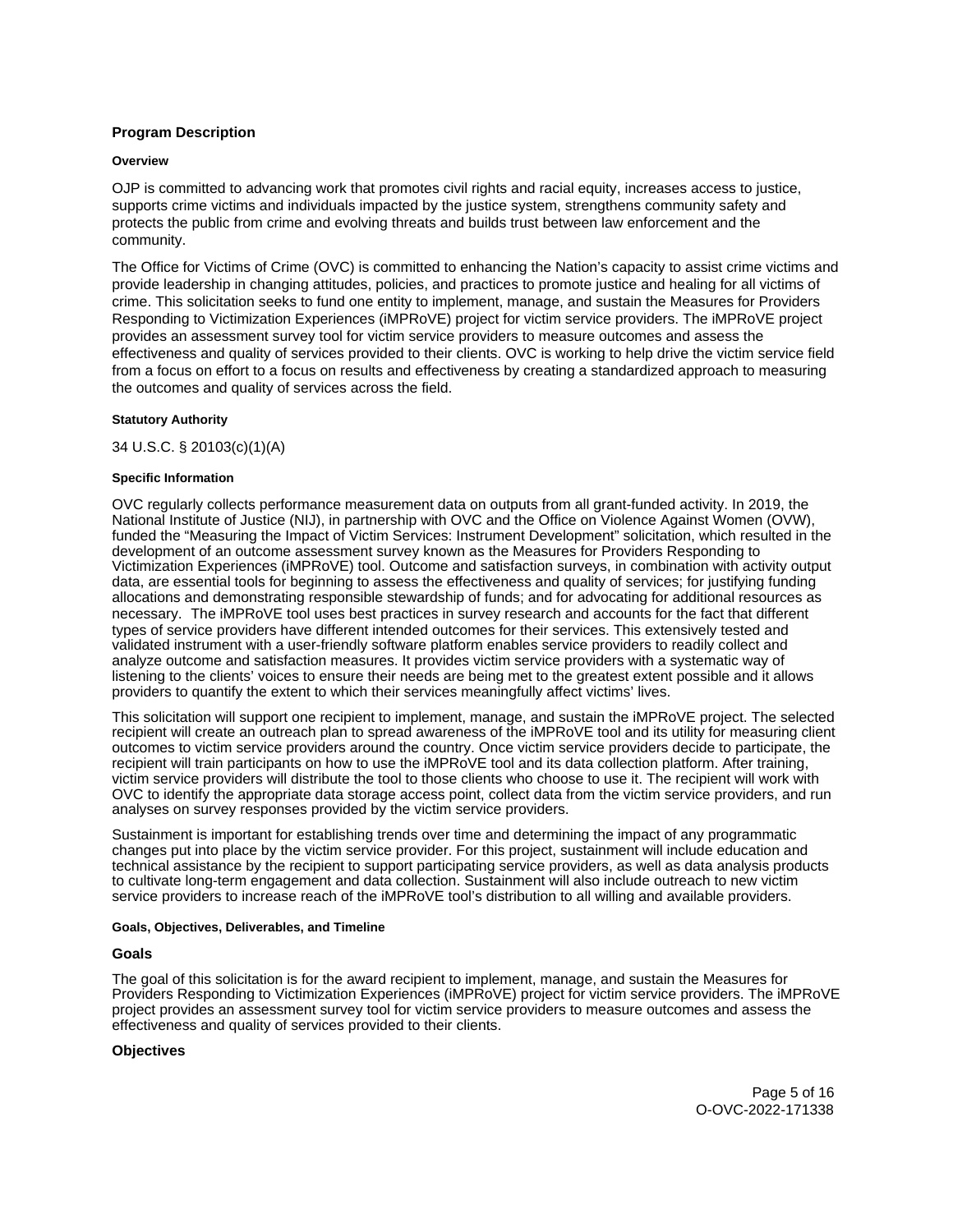- <span id="page-5-0"></span>Education/Training: Responsible for bringing awareness and communication about the iMPRoVE tool and its benefits for victim service providers, along with training victim service providers with the user guide and tool kit.
- iMPRoVE Survey Tool Implementation and Management: Responsible for distributing the iMPRoVE tool to victim service providers, managing and overseeing participating providers, and sustaining the tool across new and existing participants.
- Data Collection and Analysis: Responsible for proper data collection and sharing agreements, cleaning and managing data from respondents, analyzing survey responses, and providing feedback to victim service providers.
- System Upkeep: Works with OVC to determine appropriate servers for storing the data in addition to providing management and technical assistance for the data collection platform.

# **Deliverables**

- 1. Strategic planning that should include, but is not limited to:
	- Outreach/Communication Plan
	- Education/Training/Technical Assistance Plan
	- IMPRoVE Assessment Survey Tool Distribution and Oversight Plan
	- Sustainability Plan
	- Data Collection Plan (to include data sharing agreements and data management)
	- Data Analysis Plan

2. Implementation of the iMPRoVE Assessment Survey Tool Distribution, Education/Trainings, and System Technical Assistance

3. Annual Distribution of the iMPRoVE Tool Report

4. Mid-Year and Annual Analysis of Outcomes Report

5. Mid-Year and Annual Systems Report (to include an assessment of the data servers and data collection technologies, highlighting successes, challenges, and strategies for sustainability)

6. Comprehensive Final Report (to include, but not limited to, project goals, challenges, successes, and strategies for sustainability)

7. Other Deliverables (as determined by OVC)

The Goals, Objectives, and Deliverables are directly related to the performance measures that show the completed work's results, as discussed in the "Application and Submission Information" section.

### **Evidence-Based Programs or Practices**

OJP strongly encourages the use of data and evidence in policymaking and program development for criminal justice, juvenile justice, and crime victim services. For additional information and resources on evidence-based programs or practices, see the [OJP Grant Application Resource Guide.](https://www.ojp.gov/funding/apply/ojp-grant-application-resource-guide#evidence-based)

### **Information Regarding Potential Evaluation of Programs and Activities**

OJP may conduct or support an evaluation of the programs and activities funded under this solicitation. For additional information, see the [OJP Grant Application Resource Guide](https://www.ojp.gov/funding/apply/ojp-grant-application-resource-guide#potential-evaluation) section entitled "Information Regarding Potential Evaluation of Programs and Activities."

# **Federal Award Information**

**Solicitation Categories** 

This solicitation does not include Solicitation Categories.

**Awards, Amounts and Durations** 

1

**Anticipated Number of Awards Anticipated Maximum Dollar Amount of Awards**  \$[1,500,000.00](https://1,500,000.00)

> Page 6 of 16 O-OVC-2022-171338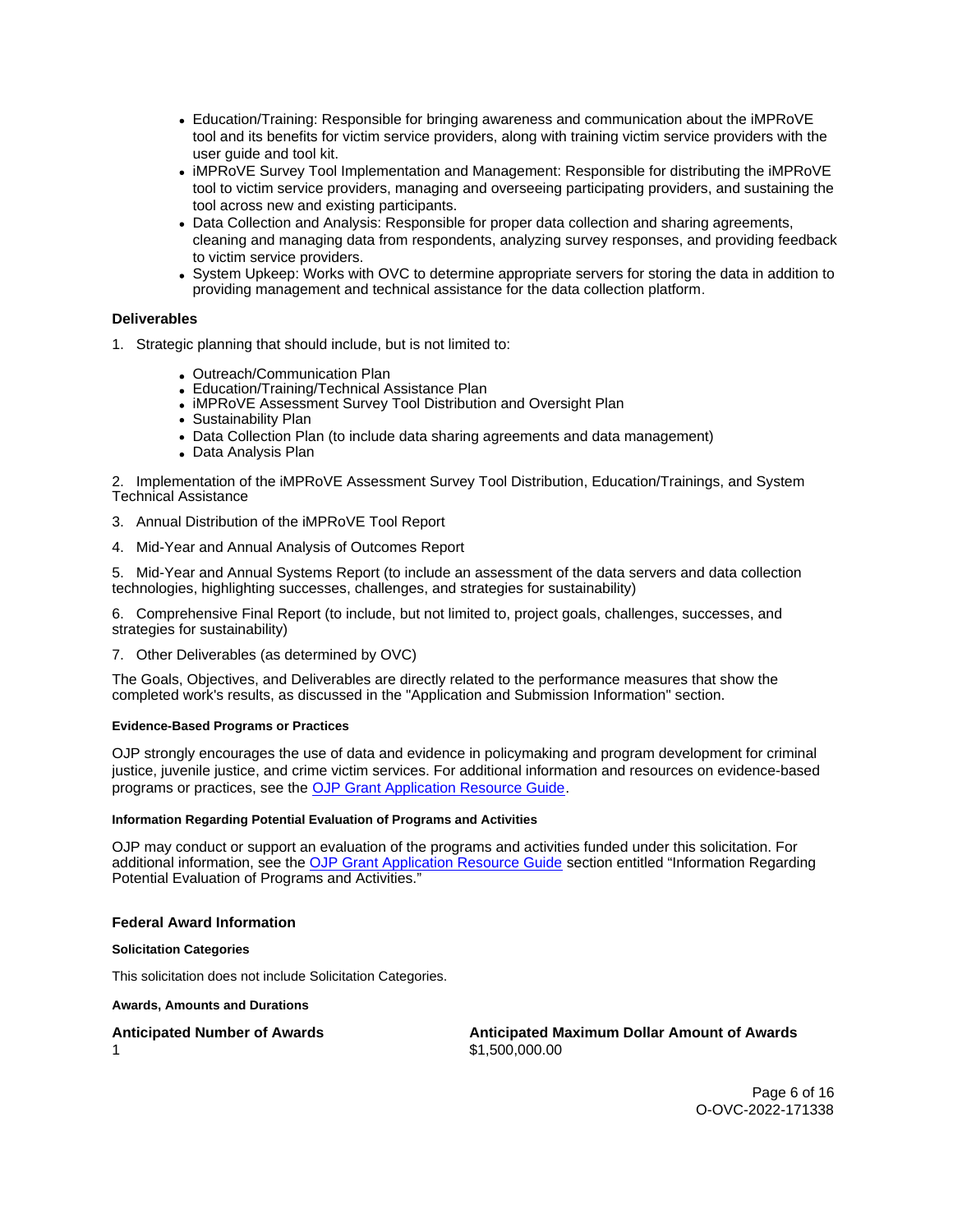10/1/22 12:00 AM 36

<span id="page-6-0"></span>**Period of Performance Start Date Period of Performance Duration (Months)** 

### **Anticipated Total Amount to be Awarded Under Solicitation**  \$1,500,000.00

### **Continuation Funding Intent**

OVC may, in certain cases, provide additional funding in future years to awards made under this solicitation through continuation awards. OJP will consider, among other factors, OJP's strategic priorities, a recipient's overall management of the award, and the award-funded work's progress, when making continuation award decisions.

#### **Availability of Funds**

This solicitation, and awards (if any are made) under this solicitation, are subject to the availability of appropriated funds and to any modifications or additional requirements that may be imposed by the agency or by law. In addition, nothing in this solicitation is intended to, and does not, create any right or benefit, substantive or procedural, enforceable at law or in equity by any party against the United States, its departments, agencies, or entities, its officers, employees, or agents, or any other person.

### **Types of Awards**

OVC expects to make awards under this solicitation as cooperative agreements, which provide for OJP to have substantial involvement in carrying out award activities. See the "Administrative, National Policy, and Other Legal Requirements" section of the [OJP Grant Application Resource Guide](https://www.ojp.gov/funding/apply/ojp-grant-application-resource-guide#administrative) for additional information.

#### **Financial Management and System of Internal Controls**

Award recipients and subrecipients (including recipients or subrecipients that are pass-through entities) must, as described in the Part 200 Uniform Requirements as set out at 2 C.F.R. 200.303, comply with standards for financial and program management. See the [OJP Grant Application Resource Guide](https://www.ojp.gov/funding/apply/ojp-grant-application-resource-guide#fm-internal-controls) for additional information.

### **Cost Sharing or Matching Requirement**

This solicitation does not require a match.

### **Pre-agreement Costs (also known as Pre-award Costs)**

See the [OJP Grant Application Resource Guide](https://www.ojp.gov/funding/apply/ojp-grant-application-resource-guide#pre-agreement-costs) information on Pre-agreement Costs (also known as Pre-award Costs).

#### **Limitation on Use of Award Funds for Employee Compensation: Waiver**

See the [OJP Grant Application Resource Guide](https://www.ojp.gov/funding/apply/ojp-grant-application-resource-guide#limitation-use-award) information on the Limitation on Use of Award Funds for Employee Compensation; Waiver.

### **Prior Approval, Planning, and Reporting of Conference/Meeting/Training Costs**

See the [OJP Grant Application Resource Guide](https://www.ojp.gov/funding/apply/ojp-grant-application-resource-guide#prior-approval) for information on Prior Approval, Planning, and Reporting of Conference/Meeting/Training Costs.

### **Costs Associated with Language Assistance (if applicable)**

See the [OJP Grant Application Resource Guide](https://www.ojp.gov/funding/apply/ojp-grant-application-resource-guide#costs-associated) for information on Costs Associated with Language Assistance.

# **Eligibility Information**

Page 7 of 16 O-OVC-2022-171338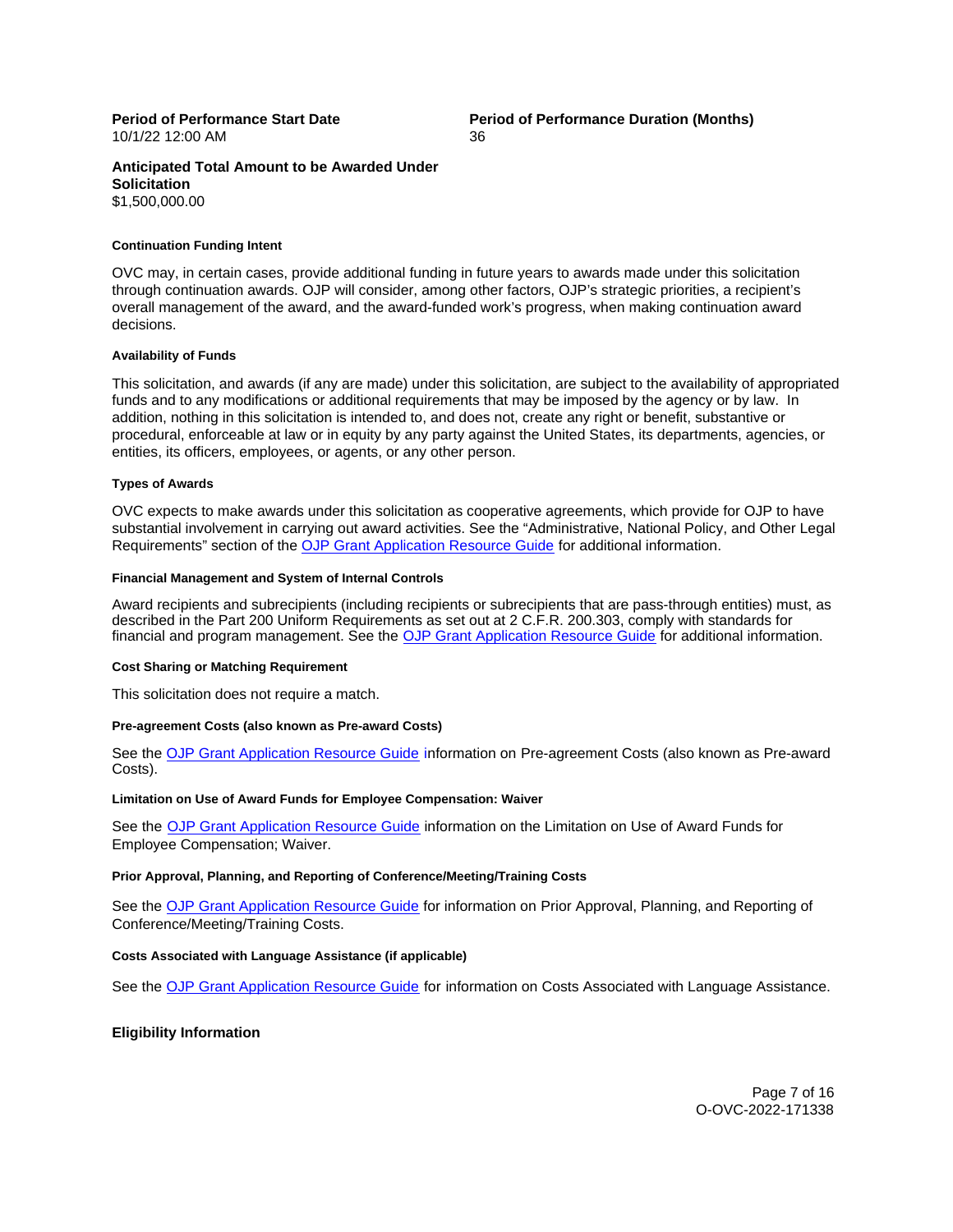<span id="page-7-0"></span>For eligibility information, see the solicitation cover page.

For information on cost sharing or match requirements, see the "Federal Award Information" section.

# **Application and Submission Information**

The following application elements **must** be included in the application to meet the basic minimum requirements to advance to peer review and receive consideration for funding:

- Proposal Abstract
- Proposal Narrative
- Budget Worksheet and Budget Narrative (Web-based Form) (The web-based form includes the budget details and the budget narrative.)

See the "Application Elements and Formatting Instructions" section of the [OJP Grant Application Resource Guide](https://www.ojp.gov/funding/apply/ojp-grant-application-resource-guide#application-elements)  for information on what happens to an application that does not contain all the specified elements or is nonresponsive to the scope of the solicitation.

### **Information to Complete the Application for Federal Assistance (SF-424)**

The SF-424 must be submitted in [Grants.gov](https://Grants.gov). The SF-424 is a required standard form used as a cover sheet for submission of pre-applications, applications, and related information. See the OJP Grant Application Resource [Guide](https://www.ojp.gov/funding/apply/ojp-grant-application-resource-guide#complete-application) for additional information on completing the SF-424.

In Section 8F. of the SF-424, please include the name and contact information of the individual **who will complete the application in JustGrants**. JustGrants will use this information (email address) to assign the application to this user in JustGrants.

**Intergovernmental Review:** This solicitation ("funding opportunity") **is not** subject to [Executive Order 12372.](https://www.archives.gov/federal-register/codification/executive-order/12372.html) (In completing the SF-424, an applicant is to answer question 19 by selecting the response that the "Program is not covered by E.O. 12372.")

### **Standard Applicant Information (JustGrants 424 and General Agency Information)**

The Standard Applicant Information section of the JustGrants application is pre-populated with the SF-424 data submitted in [Grants.gov.](https://Grants.gov) The applicant will need to review the Standard Applicant Information in JustGrants and make edits as needed. Within this section, the applicant will need to: add zip codes for areas affected by the project; confirm its Authorized Representative; and verify and confirm the organization's unique entity identifier, legal name, and address.

### **Proposal Abstract**

A proposal abstract (no more than 400 words) summarizing the proposed project, including the purpose of the project, primary activities, expected outcomes, the service area, intended beneficiaries and subrecipients (if known), will be completed in the JustGrants web-based form. This abstract should be written in the third person and will be made publicly available on the OJP website if the project is awarded.

### **Proposal Narrative**

The proposal narrative should be submitted as an attachment in JustGrants. The attached document should be double-spaced, using a standard 12-point font; have no less than 1-inch margins; and should not exceed 25 pages. Pages should be numbered and submitted as an attachment. If the proposal narrative fails to comply with these length restrictions, OVC may consider such noncompliance in peer review and in final award decision.

The following sections must be included as part of the proposal narrative:

a. Description of the Issue

This section must describe the need for, and use of, outcome measures to assess the effectiveness and quality of services provided to victims of crime; how the project provides value to the victim services field; the key

> Page 8 of 16 O-OVC-2022-171338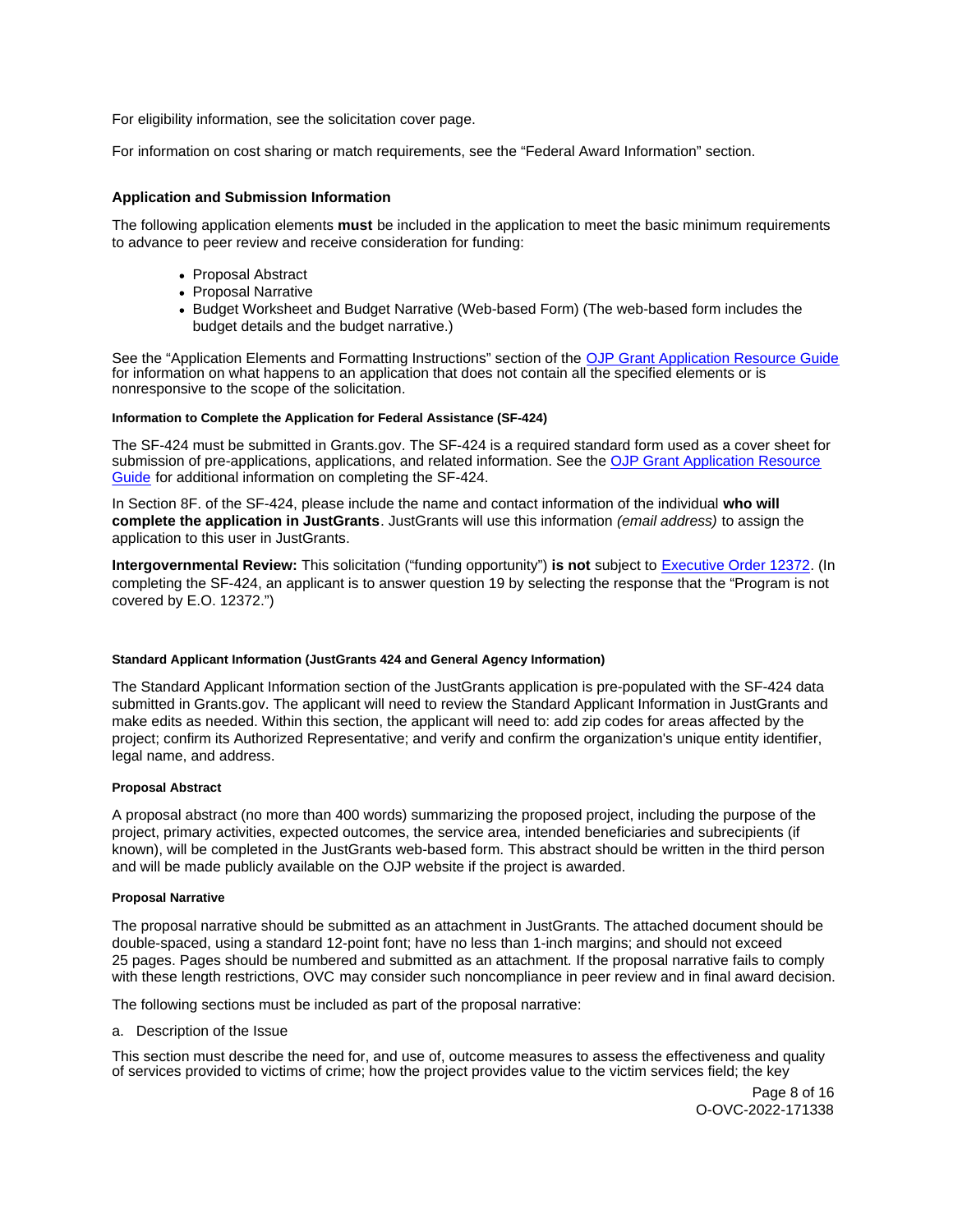<span id="page-8-0"></span>challenges of survey implementation and sustainment that could be encountered; and how funding will support reaching the goals of the project.

- b. Project Design and Implementation
	- Describe the strategy to address the needs identified in the Description of the Issue.
	- List the proposed program activities and describe how they relate to the stated objectives. Activities are the specific actions to be undertaken to fulfill the program objectives and reach the program goals.
	- Provide a detailed description of the methods to be used to carry out each activity.
	- Provide a timetable indicating roughly when activities or program milestones are to be accomplished.
- c. Capabilities and Competencies
	- Describe the capabilities and competencies of the applicant to accomplish the goals and objectives of the project.
	- Provide examples of prior experience with survey implementation and sustainment, with examples of successful outreach to, or proper identification of, organizations working with underserved communities.
- d. Plan for Collecting the Data Required for this Solicitation's Performance Measures
	- Describe the process for measuring project performance.
	- Identify who will collect the data; who is responsible for performance measurements; and how the information will be used to guide and evaluate the impact of the project.
	- Describe the process to accurately report data.

Note: Applicants are **not** required to submit performance data with the application. Rather, performance measure information is included as an alert that successful applicants will be required to submit performance data as part of each award's reporting requirements.

OJP will require each successful applicant to submit regular performance data that show the completed work's results. The performance data directly relate to the goals, objectives, and deliverables identified in the "Goals, Objectives, and Deliverables" discussion. Applicants can visit OJP's performance measurement page at [www.ojp.gov/performance](https://www.ojp.gov/performance) for an overview of performance measurement activities at OJP.

Examples of performance measure questions and resources can be found at [https://ovc.ojp.gov/funding/performance-measures.](https://ovc.ojp.gov/funding/performance-measures)

OVC will require award recipients to submit performance measure data and performance reports in JustGrants. OVC will provide further guidance on the post-award submission process, if selected for award.

# **Note on Project Evaluations**

An applicant that proposes to use award funds through this solicitation to conduct project evaluations must follow the guidance in the "Note on Project Evaluations" section in the [OJP Grant Application Resource Guide.](https://www.ojp.gov/funding/apply/ojp-grant-application-resource-guide#project-evaluations)

### **Goals, Objectives, Deliverables, and Timeline**

Applicants will submit the project's goals, objectives, deliverables, and timelines in the JustGrants web-based form.

### **Budget and Associated Documentation**

### **Budget Worksheet and Budget Narrative (Web-based Form)**

The applicant will complete the JustGrants web-based budget form. See the [OJP Grant Application Resource](https://www.ojp.gov/funding/apply/ojp-grant-application-resource-guide#budget-prep)  [Guide](https://www.ojp.gov/funding/apply/ojp-grant-application-resource-guide#budget-prep) for additional information.

### **Indirect Cost Rate Agreement (if applicable)**

The applicant will submit its indirect cost rate agreement by uploading it as an attachment in JustGrants. See the

Page 9 of 16 O-OVC-2022-171338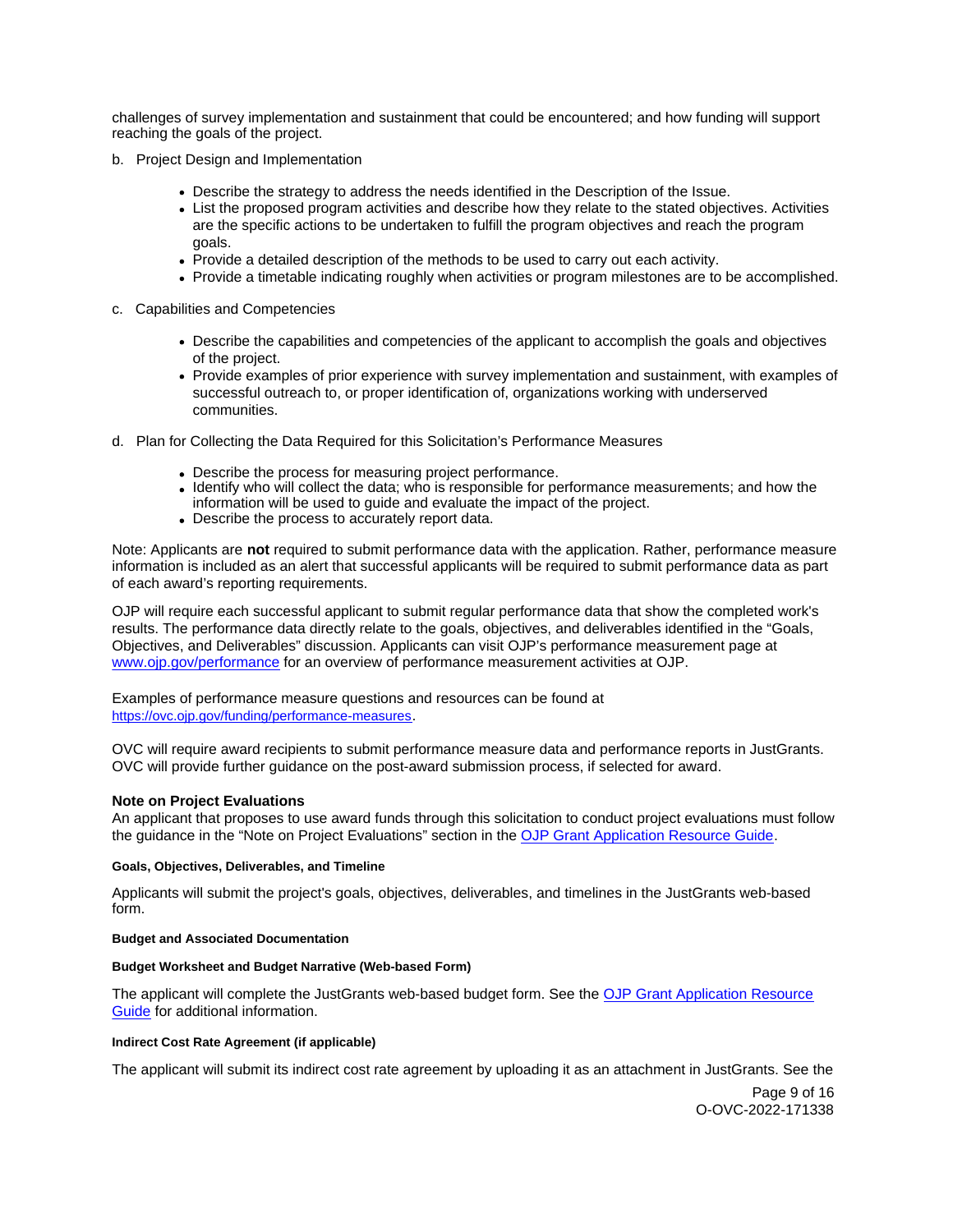<span id="page-9-0"></span>[OJP Grant Application Resource Guide](https://www.ojp.gov/funding/apply/ojp-grant-application-resource-guide#indirect-cost) for additional information.

### **Financial Management Questionnaire (including applicant disclosure of high-risk status)**

The applicant will download the questionnaire, complete it, and submit it by uploading it as an attachment in JustGrants. See the [OJP Grant Application Resource Guide](https://www.ojp.gov/funding/apply/ojp-grant-application-resource-guide#fm-internal-controls-questionnaire) for the link to the questionnaire and additional information.

### **Disclosure of Process Related to Executive Compensation**

This solicitation expressly modifies the OJP Grant Application Resource Guide by not incorporating its "Disclosure of Process Related to Executive Compensation" provisions. Applicants to this solicitation are not required to provide this disclosure.

### **Additional Application Components**

Applicants will attach the additional requested documentation in JustGrants.

#### **Tribal Authorizing Resolution**

An application in response to this solicitation may require inclusion of tribal authorizing documentation as an attachment. If applicable, the applicant will submit the tribal authorizing documentation by uploading it as an attachment in JustGrants. See the [OJP Grant Application Resource Guide](https://www.ojp.gov/funding/apply/ojp-grant-application-resource-guide#tribal-authorizing-resolution) for information on tribal authorizing resolutions.

#### **Research and Evaluation Independence and Integrity Statement**

If an application proposes research (including research and development) and/or evaluation, the applicant must demonstrate research/evaluation independence and integrity, including appropriate safeguards, before it may receive award funds. The applicant will submit documentation of its research and evaluation independence and integrity by uploading it as an attachment in JustGrants. For additional information, see the [OJP Grant](https://www.ojp.gov/funding/apply/ojp-grant-application-resource-guide#research-evaluation)  [Application Resource Guide.](https://www.ojp.gov/funding/apply/ojp-grant-application-resource-guide#research-evaluation)

#### **Disclosures and Assurances**

The applicant will address the following disclosures and assurances.

### **Disclosure of Lobbying Activities**

Complete and submit the SF-LLL in [Grants.gov.](https://Grants.gov) See the [OJP Grant Application Resource Guide](https://www.ojp.gov/funding/apply/ojp-grant-application-resource-guide#disclosure-lobby) for additional information.

#### **DOJ Certified Standard Assurances**

Review and accept the DOJ Certified Standard Assurances in JustGrants. See the [OJP Grant Application Resource](https://www.ojp.gov/funding/apply/ojp-grant-application-resource-guide#administrative)  [Guide](https://www.ojp.gov/funding/apply/ojp-grant-application-resource-guide#administrative) for additional information.

#### **Applicant Disclosure of Duplication in Cost Items**

Complete the JustGrants web-based Applicant Disclosure of Duplication in Cost Items form. See the [OJP Grant](https://www.ojp.gov/funding/apply/ojp-grant-application-resource-guide#applicant-disclosure-pending-applications)  [Application Resource Guide](https://www.ojp.gov/funding/apply/ojp-grant-application-resource-guide#applicant-disclosure-pending-applications) for additional information.

# **DOJ Certifications Regarding Lobbying; Debarment, Suspension and Other Responsibility Matters; and Drug-Free Workplace Requirements**

Review and accept the DOJ Certified Certifications Regarding Lobbying; Debarment, Suspension and Other Responsibility Matters; Drug-Free Workplace Requirements; Law Enforcement and Community Policing in JustGrants. See the [OJP Grant Application Resource Guide](https://www.ojp.gov/funding/apply/ojp-grant-application-resource-guide#administrative) for additional information.

#### **Applicant Disclosure and Justification - DOJ High Risk Grantees (if applicable)**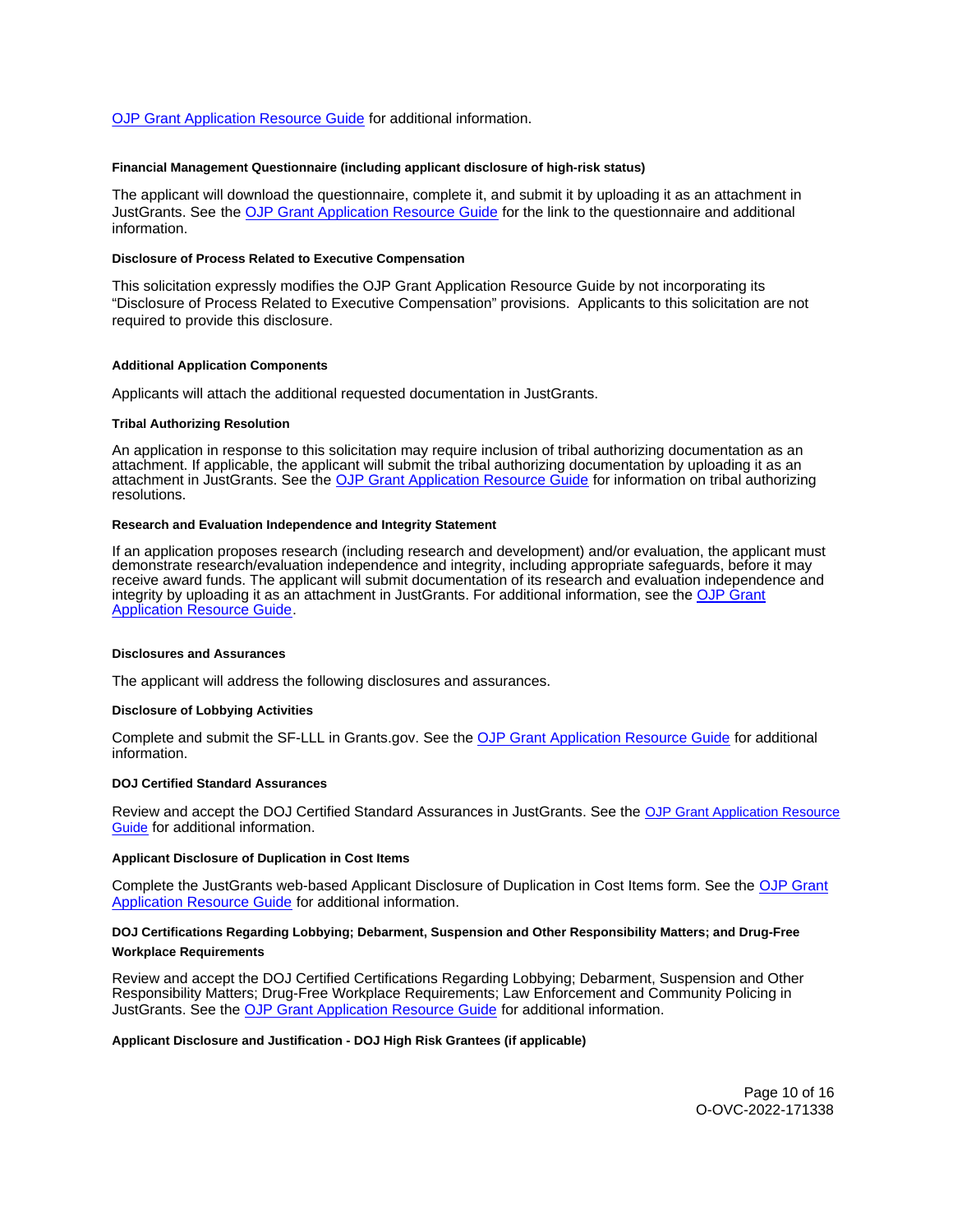<span id="page-10-0"></span>If applicable, submit the DOJ High Risk Disclosure and Justification as an attachment in JustGrants. A DOJ High Risk Grantee is an award recipient that has received a DOJ High Risk designation based on a documented history of unsatisfactory performance, financial instability, management system or other internal control deficiencies, or noncompliance with award terms and conditions on prior awards, or that is otherwise not responsible. See the OJP Grant Application Resource Guide for additional information.

### **How to Apply**

Step 1: The applicant must submit the **SF-424** and **SF-LLL** in [Grants.gov](https://Grants.gov) at [https://www.grants.gov/web/grants/register.html.](https://www.grants.gov/web/grants/register.html)

Step 2: The applicant must then submit the **full application,** including attachments, in JustGrants in [JustGrants.usdoj.gov.](https://justicegrants.usdoj.gov/)

For additional information, see the "How to Apply" section in the [OJP Grant Application Resource Guide](https://www.ojp.gov/funding/apply/ojp-grant-application-resource-guide#apply) and the [DOJ Application Submission Checklist.](https://justicegrants.usdoj.gov/sites/g/files/xyckuh296/files/media/document/appln-submission-checklist.pdf)

### **Submission Dates and Time**

The **SF-424 and the SF-LLL** must be submitted in [Grants.gov](https://Grants.gov) by 11:59 p.m. eastern time on July 5, 2022.

The **full application** must be submitted in JustGrants by 8:59 p.m. eastern time on July 12, 2022.

OJP urges applicants to submit their [Grants.gov](https://Grants.gov) and JustGrants submissions prior to the due dates to allow sufficient time to correct errors and resubmit by the submission deadlines if a rejection notification is received. To be considered timely, the **full application** must be submitted in JustGrants by the JustGrants application deadline.

# **Experiencing Unforeseen Technical Issues**

An applicant that experiences unforeseen SAM.gov, [Grants.gov,](https://Grants.gov) or JustGrants technical issues beyond its control that prevent application submission by the deadline, must demonstrate all efforts in requesting technical support in order to submit an application by the deadline. Technical support is available via phone and email to the applicable SAM.gov, [Grants.gov,](https://Grants.gov) or JustGrants support centers or service desks in which an applicant received a ticket number for resolution. If an applicant misses a deadline due to unforeseen technical difficulties, the applicant may request a waiver to submit an application after the deadline. Note: If an applicant does not submit all the required [Grants.gov](https://Grants.gov) forms by the [Grants.gov](https://Grants.gov) deadline, the applicant will not be able to proceed to the JustGrants portion of the application process.

An applicant experiencing technical difficulties with the following systems must contact the associated support desk indicated below to report the technical issue and receive a tracking number:

- [Grants.gov](https://Grants.gov)  contact the [Grants.gov Customer Support Hotline](https://www.grants.gov/web/grants/support.html)
- SAM.gov contact the [SAM Help Desk \(Federal Service Desk\)](https://www.fsd.gov/gsafsd_sp)
- JustGrants contact the JustGrants Support Desk at [JustGrants.Support@usdoj.gov](mailto:JustGrants.Support@usdoj.gov) or 833–872–5175

An applicant requesting a waiver to submit a late application must document their request for technical assistance in an email to the OJP Response Center at [grants@ncjrs.gov](mailto:grants@ncjrs.gov) **within 24 hours after the application deadline** to request approval to submit its application after the deadline. If an applicant has technical issues with [Grants.gov,](https://Grants.gov) the applicant must contact the OJP Response Center within 24 hours of the [Grants.gov](https://Grants.gov) deadline to request approval to submit after the deadline. Waiver requests to submit after the submission deadline must:

- Describe the technical difficulties experienced;
- Include a timeline of the applicant's submission efforts (e.g., what date and time did the error occur, what date and time was action taken to resolve the issue and resubmit; and what date and time did support representatives respond);
- Include an attachment(s) of the complete grant application and all required documentation and material; and
- Include the applicant's Unique Entity Identifier (UEI) and any applicable SAM.gov tracking number(s), [Grants.gov](https://Grants.gov) Help Desk, and JustGrants Support Desk Ticket Numbers.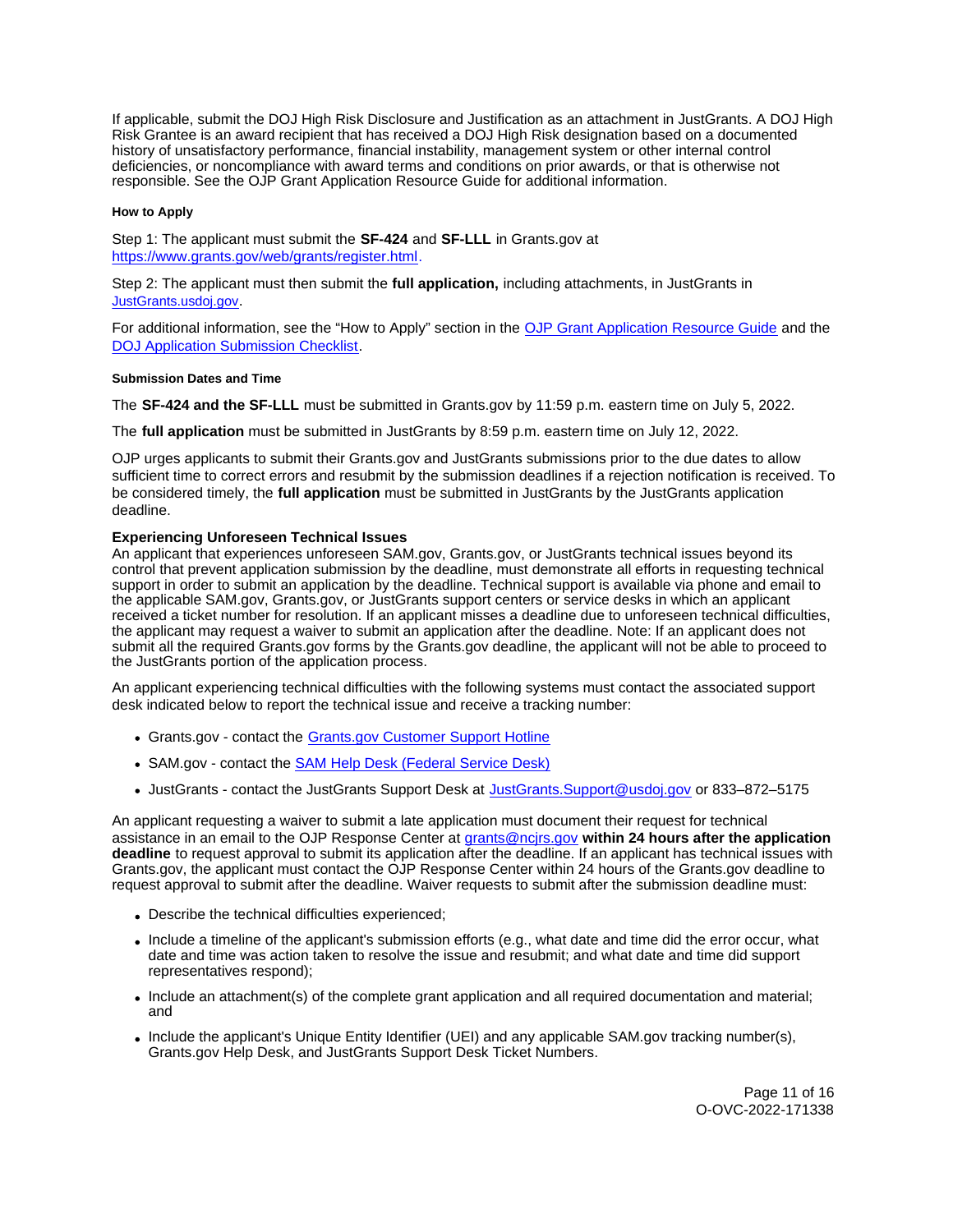<span id="page-11-0"></span>OJP will review each request for late submission and required supposirting documentation and notify the applicant whether the request has been approved or denied. For more details on the waiver process, OJP encourages applicants to review the "Experiencing Unforeseen Technical Issues" section in the [OJP Grant](https://www.ojp.gov/funding/apply/ojp-grant-application-resource-guide#experiencing-unforeseen-technical-issues)  **Application Resource Guide** 

# **Application Review Information**

# **Review Criteria**

Applications that meet the basic minimum requirements will be evaluated by peer reviewers. Applications will be evaluated on how the proposed project/program addresses the following criteria:

- 1. Description of the Issue (15%) evaluate the applicant's understanding of the issue to be addressed.
- 2. Project Design and Implementation (30%)- evaluate the adequacy of the proposal, including the goals, objectives, timelines, milestones, and deliverables.
- 3. Capabilities and Competencies (30%) evaluate the administrative and technical capacity of the applicant to successfully accomplish the goals and objectives.
- 4. Plan for Collecting the Data Required for this Solicitation's Performance Measures (10%) evaluate the applicant's understanding of the performance data reporting requirements and the plan for collecting the required data.
- 5. Budget (15%) evaluate for completeness, cost effectiveness, and allowability (e.g., reasonable, allocable, and necessary for project activities)

# **Other Review Criteria/Factors**

Other important considerations for OVC include geographic diversity, available funding, past performance, and the extent to which the Budget Worksheet and Budget Narrative (web-based form) accurately explain project costs that are reasonable, necessary, and otherwise allowable under federal law and applicable federal cost principles.

### **Review Process**

Applications submitted under this solicitation that meet the basic minimum requirements, will be evaluated for technical merit by a peer review panel(s) in accordance with OJP peer review policy and procedures using the review criteria listed above.

OJP screens applications to ensure they meet the basic minimum requirements prior to conducting the peer review. Although specific requirements may vary, the following are common requirements applicable to all OJP solicitations:

- The application must be submitted by an eligible type of applicant.
- The application must request funding within programmatic funding constraints (if applicable).
- The application must be responsive to the scope of the solicitation.
- The application must include all items necessary to meet the basic minimum requirements.

Pursuant to the Part 200 Uniform Requirements, before award decisions are made, OJP also reviews information related to the degree of risk posed by the applicant. Among other things to help assess whether an applicant with one or more prior federal awards has a satisfactory record with respect to performance, integrity, and business ethics, OJP checks whether the applicant is listed in SAM as excluded from receiving a federal award.

In addition, if OJP anticipates that an award will exceed \$250,000 in federal funds, OJP also must review and consider any information about the applicant that appears in the non-public segment of the integrity and

> Page 12 of 16 O-OVC-2022-171338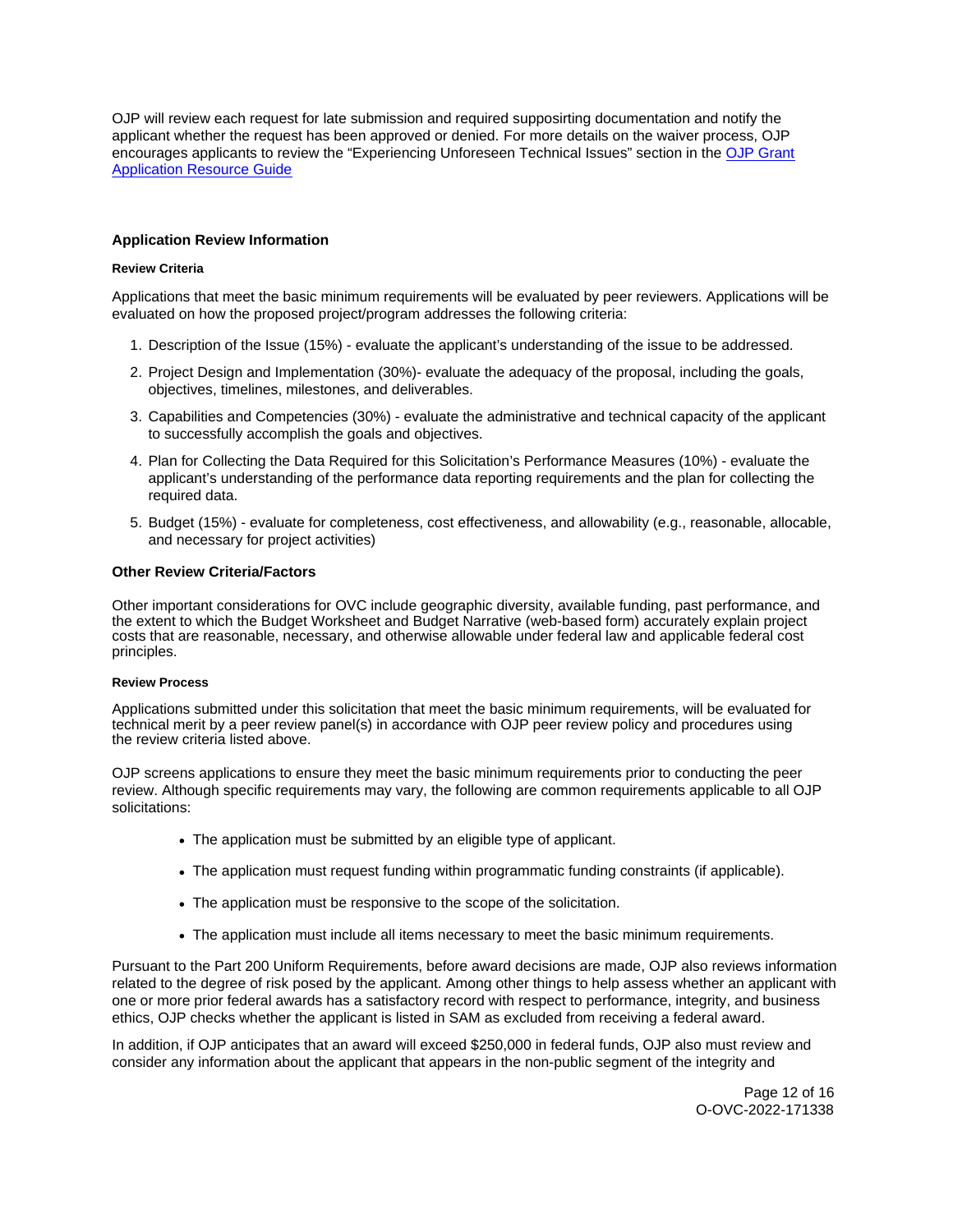<span id="page-12-0"></span>performance system accessible through SAM (currently, the Federal Awardee Performance and Integrity Information System, FAPIIS).

**Important note on FAPIIS:** An applicant may review and comment on any information about itself that currently appears in FAPIIS and was entered by a federal awarding agency. OJP will consider such comments by the applicant, in addition to the other information in FAPIIS, in its assessment of the risk posed by the applicant.

Absent explicit statutory authorization or written delegation of authority to the contrary, all final award decisions will be made by the Assistant Attorney General, who may consider not only peer review ratings and OVC recommendations, but also other factors as indicated in this section.

### **Federal Award Administration Information**

### **Federal Award Notices**

See the [OJP Grant Application Resource Guide](https://www.ojp.gov/funding/apply/ojp-grant-application-resource-guide#federal-award-notices) for information on award notifications and instructions.

### **Administrative, National Policy, and Other Legal Requirements**

If selected for funding, in addition to implementing the funded project consistent with the OJP-approved application, the recipient must comply with all award conditions and all applicable requirements of federal statutes and regulations, including the applicable requirements referred to in the assurances and certifications executed in connection with award acceptance. For additional information on these legal requirements, see the "Administrative, National Policy, and Other Legal Requirements" section in the [OJP Grant Application Resource](https://www.ojp.gov/funding/apply/ojp-grant-application-resource-guide#administrative)  [Guide.](https://www.ojp.gov/funding/apply/ojp-grant-application-resource-guide#administrative)

### **Information Technology (IT) Security Clauses**

An application in response to this solicitation may require inclusion of information related to information technology security. See the [OJP Grant Application Resource Guide](https://www.ojp.gov/funding/apply/ojp-grant-application-resource-guide#information-technology) for information on information technology security.

### **General Information about Post-Federal Award Reporting Requirements**

In addition to the deliverables described in the "Program Description" section, all award recipients under this solicitation will be required to submit certain reports and data.

Required reports. Award recipients typically must submit quarterly financial reports, semi-annual performance reports, final financial and performance reports, and, if applicable, an annual audit report in accordance with the Part 200 Uniform Requirements or specific award conditions. Future awards and fund drawdowns may be withheld if reports are delinquent. (In appropriate cases, OJP may require additional reports.)

See the [OJP Grant Application Resource Guide](https://www.ojp.gov/funding/apply/ojp-grant-application-resource-guide#general-information) for additional information on specific post-award reporting requirements, including performance measure data.

### **Federal Awarding Agency Contact(s)**

For OJP contact(s), see the solicitation cover page.

For contact information for [Grants.gov](https://Grants.gov), see the solicitation cover page.

For contact information for JustGrants, see the solicitation cover page.

# **Other Information**

### **Freedom of Information and Privacy Act (5 U.S.C. 552 and 5 U.S.C. 552a)**

See the [OJP Grant Application Resource Guide](https://www.ojp.gov/funding/apply/ojp-grant-application-resource-guide#foia) for information on the Freedom of Information and Privacy Act (5 U.S.C. 552 and 5 U.S.C. 552a).

### **Provide Feedback to OJP**

Page 13 of 16 O-OVC-2022-171338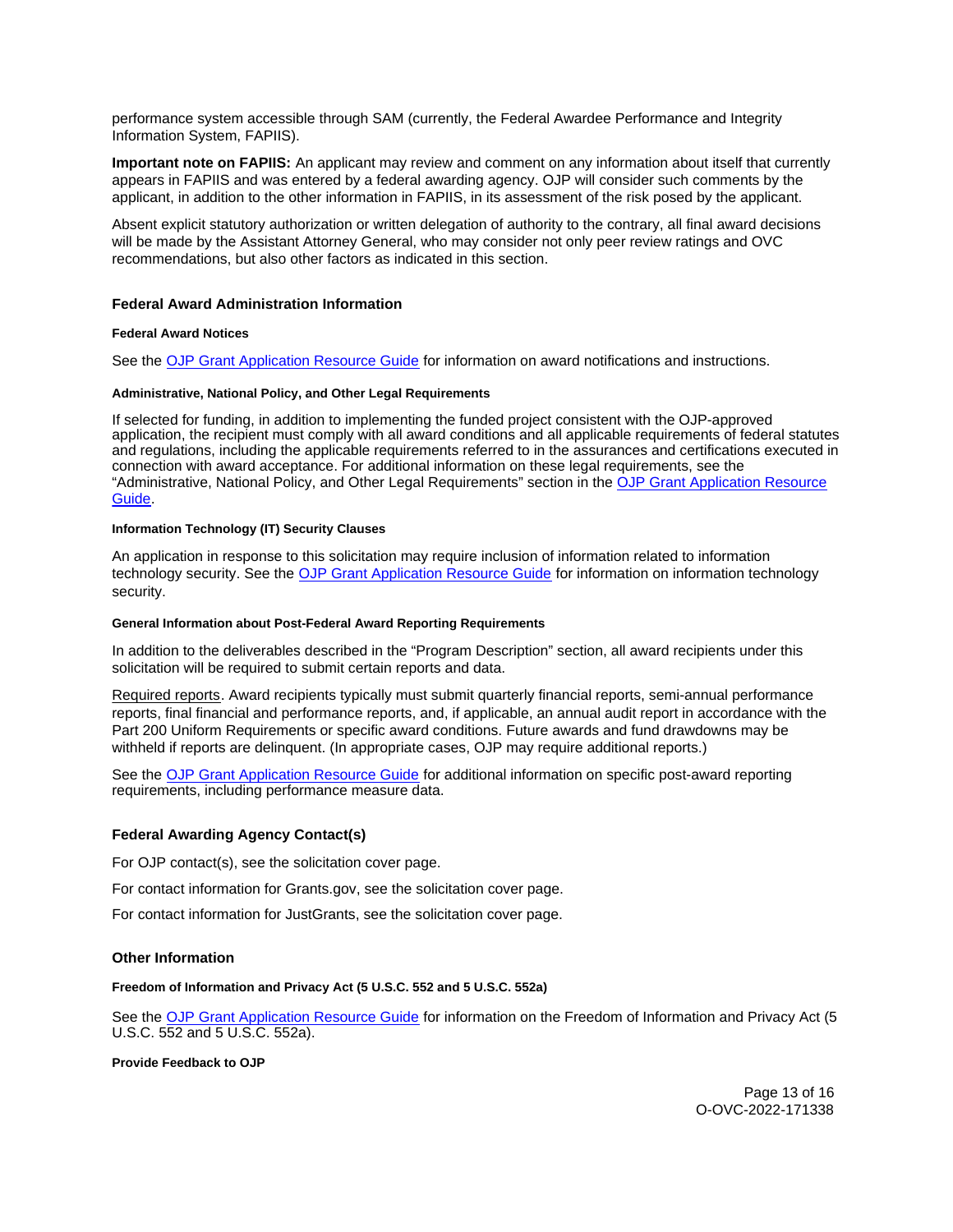<span id="page-13-0"></span>See the [OJP Grant Application Resource Guide](https://www.ojp.gov/funding/apply/ojp-grant-application-resource-guide#feedback) for information on how to provide feedback to OJP.

### **Performance Measures**

Award recipients will be required to submit performance measure data and performance reports in JustGrants. Examples of the performance measures questionnaires and resources can be found at <https://ovc.ojp.gov/funding/performance-measures>

### **Application Checklist**

### **OVC FY 2022 Measuring the Impact of Victim Services: Implementation, Management, and Sustainment of the Measures for Providers Responding to Victimization Experiences (iMPRoVE) Project**

This application checklist has been created as an aid in developing an application. The [DOJ Application](https://justicegrants.usdoj.gov/sites/g/files/xyckuh296/files/media/document/appln-submission-checklist.pdf)  [Submission Checklist](https://justicegrants.usdoj.gov/sites/g/files/xyckuh296/files/media/document/appln-submission-checklist.pdf) is another resource.

### **What an Applicant Must Do:**

Prior to registering in [Grants.gov](https://Grants.gov):

Confirm your Entity's [System Award Management \(SAM\)](https://sam.gov/SAM/) Registration Information (see [OJP Grant](https://www.ojp.gov/funding/apply/ojp-grant-application-resource-guide#apply)  [Application Resource Guide\)](https://www.ojp.gov/funding/apply/ojp-grant-application-resource-guide#apply)

To register in [Grants.gov](https://Grants.gov):

- Acquire an Authorized Organization Representative (AOR) and a [Grants.gov](https://Grants.gov) username and password (see [OJP Grant Application Resource Guide\)](https://www.ojp.gov/funding/apply/ojp-grant-application-resource-guide#apply)
- Acquire AOR confirmation from the E-Business Point of Contact (E-Biz POC) (see [OJP Grant](https://www.ojp.gov/funding/apply/ojp-grant-application-resource-guide#apply)  **[Application Resource Guide\)](https://www.ojp.gov/funding/apply/ojp-grant-application-resource-guide#apply)**

To find the funding opportunity:

- Search for the funding opportunity in [Grants.gov](https://Grants.gov) using the opportunity number, Assistance Listing or keyword(s)
- Access the funding opportunity and application package (see Step 7 in the [OJP Grant Application](https://www.ojp.gov/funding/apply/ojp-grant-application-resource-guide#apply)  [Resource Guide\)](https://www.ojp.gov/funding/apply/ojp-grant-application-resource-guide#apply)
- Sign up for [Grants.gov](https://Grants.gov) email [notifications](https://www.grants.gov/web/grants/manage-subscriptions.html) (optional) (see [OJP Grant Application Resource Guide\)](https://www.ojp.gov/funding/apply/ojp-grant-application-resource-guide#apply)
- Read *Important Notice: Applying for Grants in Grants.gov*
- Read OJP policy and guidance on conference approval, planning, and reporting available at <https://www.ojp.gov/funding/financialguidedoj/iii-postaward-requirements#6g3y8>(see [OJP Grant](https://www.ojp.gov/funding/apply/ojp-grant-application-resource-guide#prior-approval)  [Application Resource Guide\)](https://www.ojp.gov/funding/apply/ojp-grant-application-resource-guide#prior-approval)

### **Overview of Post-Award Legal Requirements:**

Review the "[Overview of Legal Requirements Generally Applicable to OJP Grants and Cooperative](https://www.ojp.gov/funding/explore/legal-overview-awards)  [Agreements - FY 2022 Awards"](https://www.ojp.gov/funding/explore/legal-overview-awards) in the [OJP Funding Resource Center.](https://www.ojp.gov/funding/explore/legal-overview-awards)

### **Review Scope Requirement:**

The federal amount requested is within the allowable limit(s) of \$1,500,000.

### **Review Eligibility Requirement:**

- State governments\*
- Special district governments
- City or township governments
- Public and State controlled institutions of higher education
- County governments
- Public housing authorities/Indian housing authorities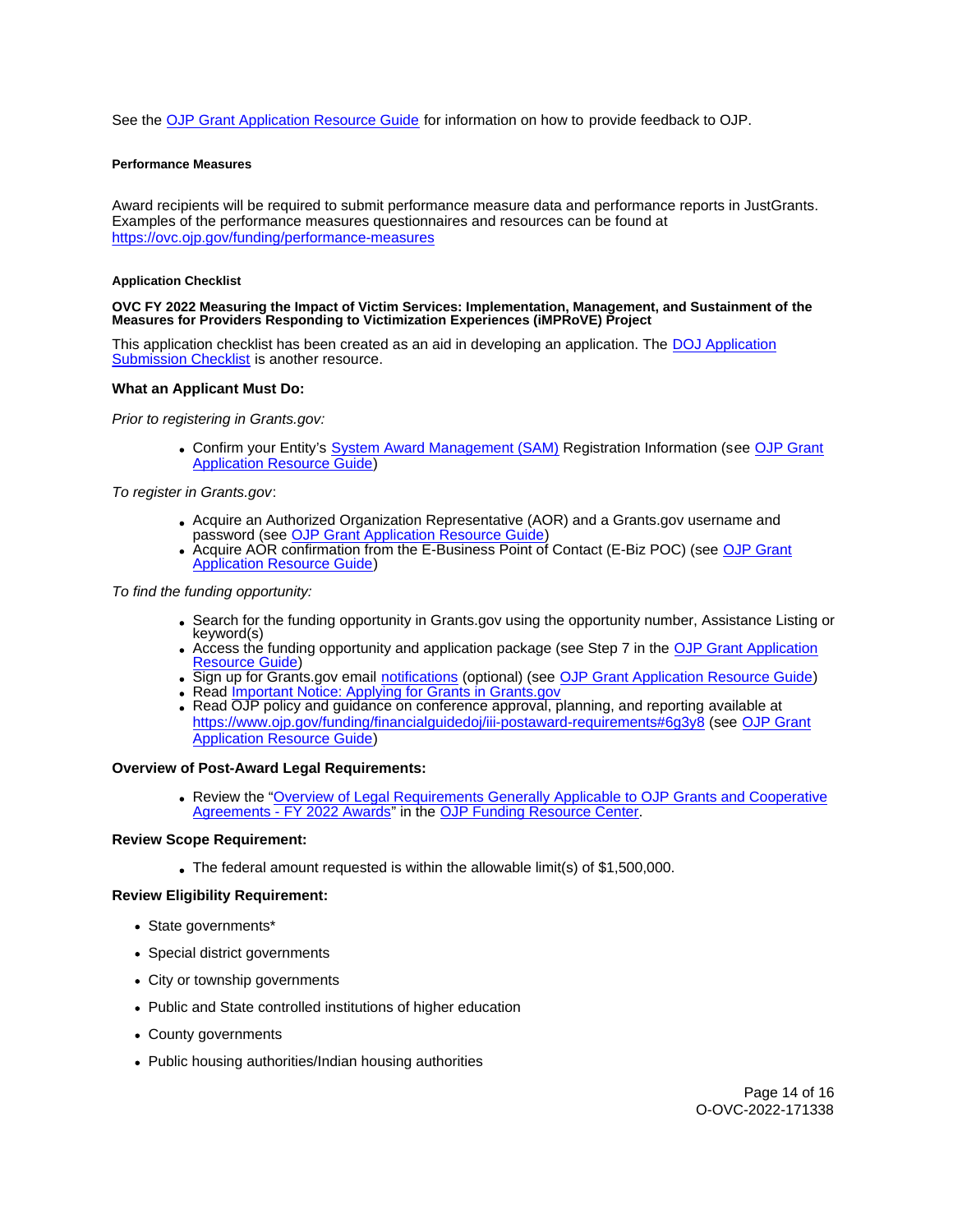- Native American tribal organizations (other than Federally recognized tribal governments)
- Native American tribal governments (Federally recognized)
- Nonprofits having a 501(c)(3) status with the IRS, other than institutions of higher education
- Nonprofits that do not have a 501(c)(3) status with the IRS, other than institutions of higher education
- Unrestricted (open to any type of entity above), subject to any clarification in text field entitled as Additional Information on Eligibility
- Private institutions of higher education
- For profit organizations other than small businesses
- Individuals
- Independent school districts
- Small businesses

\*For purposes of this solicitation, "state" means any state of the United States, the District of Columbia, the Commonwealth of Puerto Rico, the Virgin Islands, Guam, American Samoa, and the Commonwealth of the Northern Mariana Islands.

~~~

### **Prepare to submit the Application for Federal Assistance standard form (SF)-424 and Disclosure of Lobbying Activities form (SF-LLL)**

- Review Information to complete the Application for Federal Assistance (SF-424) in [Grants.gov](https://Grants.gov)
- Complete Standard Applicant Information (SF-424 information from [Grants.gov\)](https://Grants.gov)
- Submit the **SF-424** and **SF-LLL** in [Grants.gov](https://Grants.gov)

After the SF-424 and SF-LLL submission in [Grants.gov](https://Grants.gov), receive [Grants.gov](https://Grants.gov) email notifications that:

- Submission has been received in [Grants.gov](https://Grants.gov)
- Submission has either been successfully validated or rejected with errors (see OJP Grant [Application Resource Guide\)](https://www.ojp.gov/funding/apply/ojp-grant-application-resource-guide#apply)

If no [Grants.gov](https://Grants.gov) receipt and validation, or if error notifications are received:

Contact [Grants.gov](https://Grants.gov) Customer Support Hotline at 800-518-4726, 606-545-5035, [Grants.gov](https://www.grants.gov/web/grants/support.html)  [customer support,](https://www.grants.gov/web/grants/support.html) or [support@grants.gov](mailto:support@grants.gov) regarding technical difficulties (see [OJP Grant Application](https://www.ojp.gov/funding/apply/ojp-grant-application-resource-guide#apply)  [Resource Guide\)](https://www.ojp.gov/funding/apply/ojp-grant-application-resource-guide#apply)

Receive email notification to complete application in JustGrants:

• Proceed to complete application in JustGrants

# **Content of Application Submission: Critical Application Elements**

The following items are critical application elements required to pass the basic minimum requirements review. If OJP determines that an application does not include the following elements, it will neither proceed to peer review, nor receive further consideration.

- Proposal Abstract
- Proposal Narrative
- Budget Worksheet and Budget Narrative (web-based form)

~~~

# **Budget and Associated Documentation:**

- Indirect Cost Rate Agreement (if applicable) (see [OJP Grant Application Resource Guide\)](https://www.ojp.gov/funding/apply/ojp-grant-application-resource-guide#indirect-cost)
- Financial Management and System of Internal Controls Questionnaire (see OJP Grant Application [Resource Guide\)](https://www.ojp.gov/funding/apply/ojp-grant-application-resource-guide#fm-internal-controls-questionnaire)

Page 15 of 16 O-OVC-2022-171338